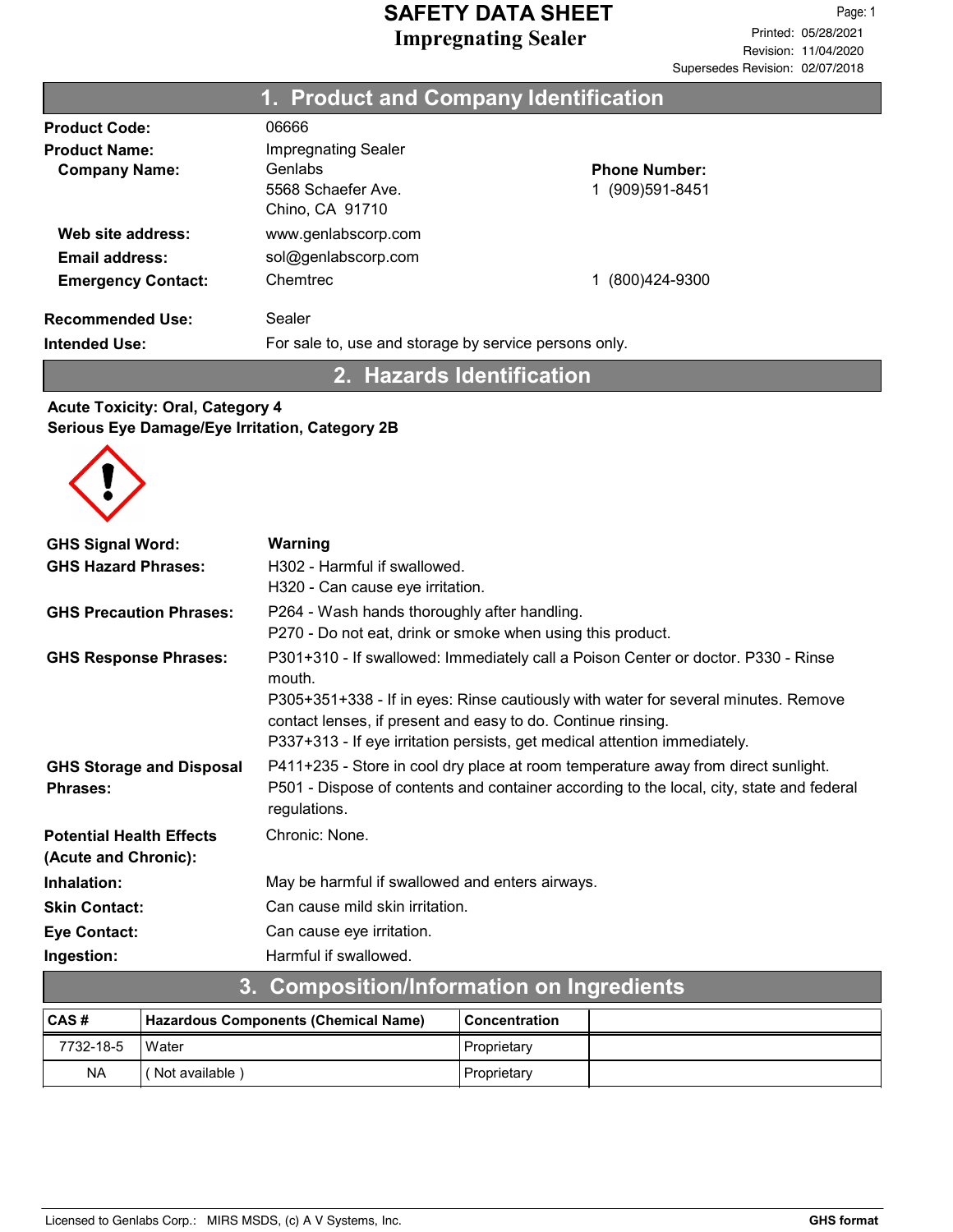| <b>4. First Aid Measures</b>                                       |                                                                                                                                                                         |  |
|--------------------------------------------------------------------|-------------------------------------------------------------------------------------------------------------------------------------------------------------------------|--|
| <b>Emergency and First Aid</b><br>Procedures:                      |                                                                                                                                                                         |  |
| In Case of Inhalation:                                             | No specific treatment is necessary since this material is not likely to be hazardous by<br>inhalation.                                                                  |  |
| In Case of Skin Contact:                                           | No specific treatment is necessary, since this material is not likely to be hazardous.                                                                                  |  |
| In Case of Eye Contact:                                            | No specific treatment is necessary, since this material is not likely to be hazardous.                                                                                  |  |
| In Case of Ingestion:                                              | No specific treatment is necessary, since this material is expected to be non-hazardous.                                                                                |  |
| Note to Physician:                                                 | Treat symptomatically and supportively.                                                                                                                                 |  |
|                                                                    | <b>Fire Fighting Measures</b><br>5.                                                                                                                                     |  |
| Flash Pt:                                                          | Method Used: Estimate<br>NP.                                                                                                                                            |  |
| <b>Explosive Limits:</b>                                           | N/A<br>UEL: N/A<br>LEL:                                                                                                                                                 |  |
| <b>Autoignition Pt:</b>                                            | <b>NP</b>                                                                                                                                                               |  |
| Suitable Extinguishing Media: Not available.                       |                                                                                                                                                                         |  |
| <b>Fire Fighting Instructions:</b>                                 | As in any fire, wear a self-contained breathing apparatus in pressure-demand,<br>MSHA/NIOSH (approved or equivalent), and full protective gear. Material will not burn. |  |
| <b>Flammable Properties and</b><br>Hazards:                        | No data available.                                                                                                                                                      |  |
| <b>Hazardous Combustion</b>                                        | No data available.                                                                                                                                                      |  |
| <b>Products:</b>                                                   |                                                                                                                                                                         |  |
|                                                                    | 6. Accidental Release Measures                                                                                                                                          |  |
| <b>Steps To Be Taken In Case</b><br><b>Material Is Released Or</b> | Use proper personal protective equipment as indicated in Section 8.<br>Spills/Leaks: Absorb spill with inert material (e.g. vermiculite, sand or earth), then place in  |  |
| Spilled:                                                           | suitable container.                                                                                                                                                     |  |
|                                                                    | 7. Handling and Storage                                                                                                                                                 |  |
| <b>Precautions To Be Taken in</b><br>Handling:                     | No special handling procedures are required.                                                                                                                            |  |
| <b>Precautions To Be Taken in</b><br>Storing:                      | No special storage requirements.                                                                                                                                        |  |
| 8.                                                                 | <b>Exposure Controls/Personal Protection</b>                                                                                                                            |  |

| ∣CAS #    | l Partial Chemical Name | <b>OSHA TWA</b>       | <b>ACGIH TWA</b> | Other Limits |
|-----------|-------------------------|-----------------------|------------------|--------------|
| 7732-18-5 | Water                   | <sup>1</sup> No data. | l No data.       | No data.     |
| <b>NA</b> | Not available           | <sup>1</sup> No data. | l No data.       | No data.     |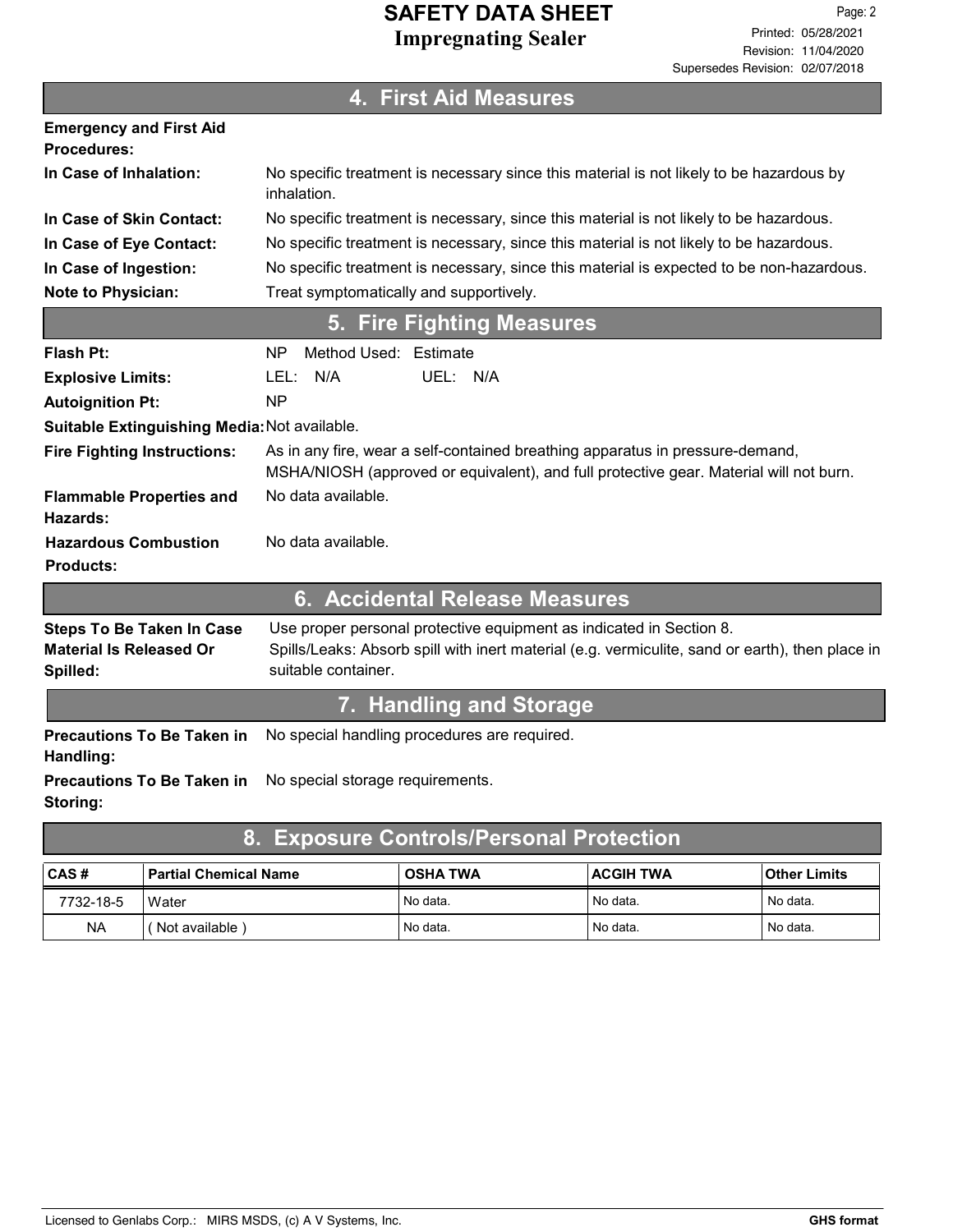Revision: 11/04/2020 Printed: 05/28/2021 Page: 3 Supersedes Revision: 02/07/2018

| <b>Respiratory Equipment</b><br>(Specify Type):    | Respirator protection is not normally required. |
|----------------------------------------------------|-------------------------------------------------|
| <b>Eye Protection:</b>                             | Eye protection is not normally required.        |
| <b>Protective Gloves:</b>                          | Protective garments not normally required.      |
| <b>Other Protective Clothing:</b>                  | Protective garments not normally required.      |
| <b>Engineering Controls</b><br>(Ventilation etc.): | There are no special ventilation requirements.  |

# 9. Physical and Chemical Properties

| <b>Physical States:</b>                                       | [X] Liquid<br>[ ] Solid<br>[ ] Gas                          |
|---------------------------------------------------------------|-------------------------------------------------------------|
| <b>Appearance and Odor:</b>                                   | Clear colorless liquid with no odor.                        |
| pH:                                                           | $4.0 - 7.0$                                                 |
| <b>Melting Point:</b>                                         | <b>NA</b>                                                   |
| <b>Boiling Point:</b>                                         | $>= 100.00 C$                                               |
| <b>Flash Pt:</b>                                              | Method Used: Estimate<br>NP.                                |
| <b>Evaporation Rate:</b>                                      | <b>NE</b>                                                   |
| Flammability (solid, gas):                                    | No data available.                                          |
| <b>Explosive Limits:</b>                                      | LEL: N/A<br>UEL:<br>N/A                                     |
| Vapor Pressure (vs. Air or                                    | <b>NE</b>                                                   |
| $mm Hg$ ):                                                    | <b>NE</b>                                                   |
| Vapor Density (vs. Air = 1):<br>Specific Gravity (Water = 1): | ~1.020                                                      |
| <b>Density:</b>                                               | $\sim$ 8.50 LB/GA                                           |
| <b>Bulk density:</b>                                          | <b>NP</b>                                                   |
| <b>Solubility in Water:</b>                                   | 100%                                                        |
| <b>Saturated Vapor</b>                                        | <b>NE</b>                                                   |
| <b>Concentration:</b>                                         |                                                             |
| <b>Octanol/Water Partition</b>                                | No data.                                                    |
| <b>Coefficient:</b>                                           |                                                             |
| VOC / Volume:                                                 | 0.0000 G/L                                                  |
| <b>Autoignition Pt:</b>                                       | NP                                                          |
| <b>Decomposition Temperature: NE</b>                          |                                                             |
| <b>Viscosity:</b>                                             | NP.                                                         |
| <b>Particle Size:</b>                                         | NP                                                          |
| <b>Heat Value:</b>                                            | NP                                                          |
| <b>Corrosion Rate:</b>                                        | NP                                                          |
|                                                               | <b>10. Stability and Reactivity</b>                         |
| Stability:                                                    | Unstable [ ]<br>Stable [X]                                  |
| <b>Conditions To Avoid -</b><br>Instability:                  | None.                                                       |
| Incompatibility - Materials To None.                          |                                                             |
| Avoid:                                                        |                                                             |
| <b>Byproducts:</b>                                            | Hazardous Decomposition or Carbon monoxide, Carbon dioxide. |
| <b>Possibility of Hazardous</b><br><b>Reactions:</b>          | Will occur $\lceil \quad \rceil$<br>Will not occur [X]      |
| <b>Conditions To Avoid -</b><br><b>Hazardous Reactions:</b>   | None.                                                       |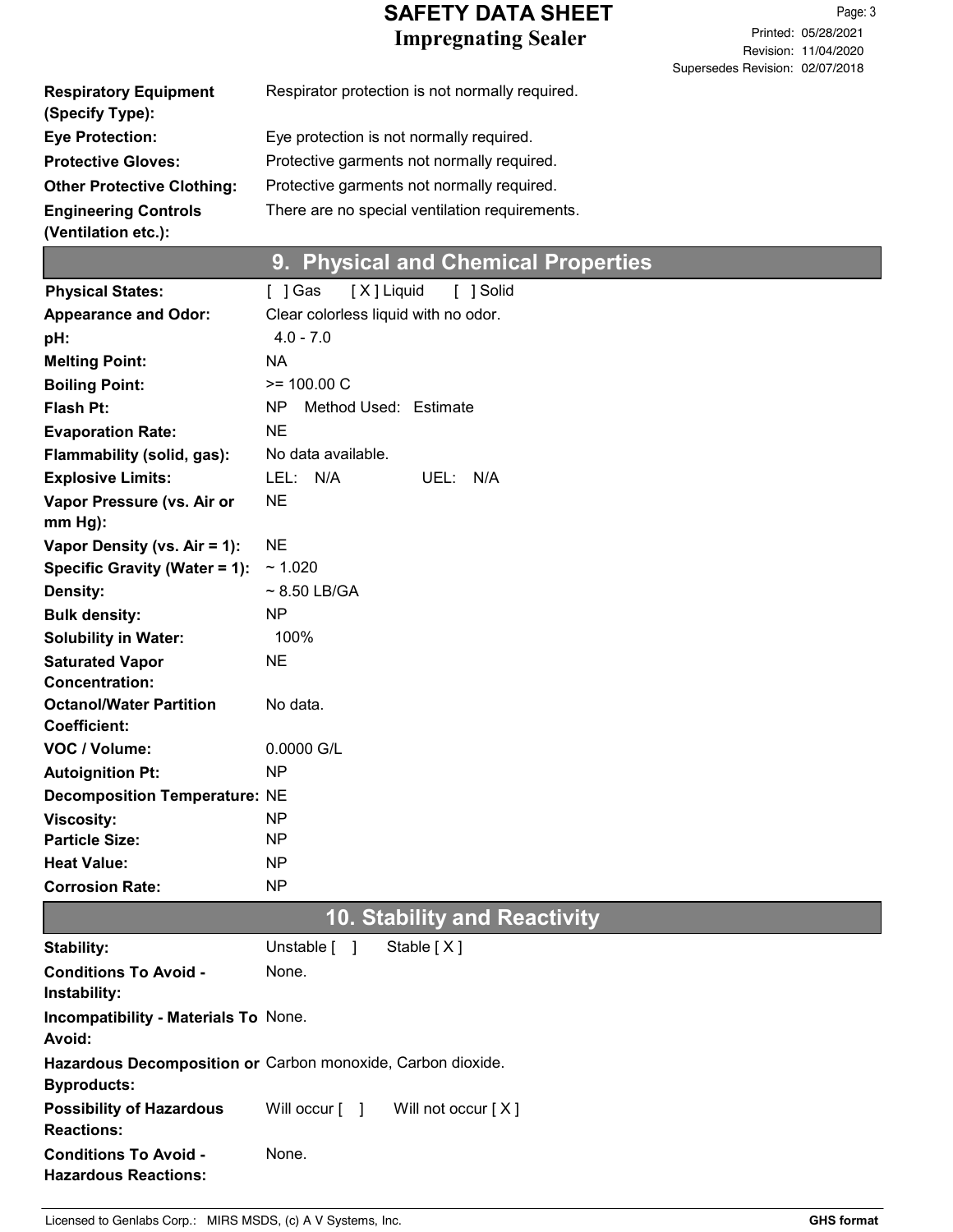### 11. Toxicological Information

Epidemiology: No data available. Toxicological Information:

Teratogenicity: No data available.

Reproductive Effects: Mutagenicity: Neurotoxicity: Other Studies:

Carcinogenicity/Other CAS# 7732-18-5: Not listed by ACGIH, IARC, NTP, or CA Prop 65.

Information:

| CAS#      | <b>Hazardous Components (Chemical Name)</b> | <b>NTP</b> | <b>IARC</b> | <b>ACGIH</b> | <b>OSHA</b> |
|-----------|---------------------------------------------|------------|-------------|--------------|-------------|
| 7732-18-5 | l Water                                     | n.a.       | n.a.        | n.a.         | n.a.        |
| <b>NA</b> | Not available)                              | n.a.       | n.a.        | n.a.         | n.a.        |

## 12. Ecological Information

| <b>13. Disposal Considerations</b> |                                                                                                                                                                                                                                                                                                                                                                                                                 |  |
|------------------------------------|-----------------------------------------------------------------------------------------------------------------------------------------------------------------------------------------------------------------------------------------------------------------------------------------------------------------------------------------------------------------------------------------------------------------|--|
| <b>Waste Disposal Method:</b>      | Chemical waste generators must determine whether a discarded chemical is classified as<br>a hazardous waste. US EPA guidelines for the classification determination are listed in 40<br>CFR Parts 261. Additionally, waste generators must consult state and local hazardous<br>waste regulations to ensure complete and accurate classification.<br>RCRA P-Series: None listed.<br>RCRA U-Series: None listed. |  |

## 14. Transport Information

### LAND TRANSPORT (US DOT):

DOT Proper Shipping Name: Not regulated as a hazardous material.

DOT Hazard Class:

UN/NA Number:

LAND TRANSPORT (Canadian TDG):

TDG Shipping Name: Not Regulated.

### MARINE TRANSPORT (IMDG/IMO):

IMDG/IMO Shipping Name: Not Regulated.

### AIR TRANSPORT (ICAO/IATA):

ICAO/IATA Shipping Name: Not Regulated.

## 15. Regulatory Information

### EPA SARA (Superfund Amendments and Reauthorization Act of 1986) Lists

| CAS#                                                                     | <b>Hazardous Components (Chemical Name)</b> | S. 302 (EHS) | S. 304 RQ | S. 313 (TRI) |
|--------------------------------------------------------------------------|---------------------------------------------|--------------|-----------|--------------|
| 7732-18-5                                                                | Water                                       | No           | No        | No           |
| <b>NA</b>                                                                | (Not available )                            | No           | No        | No           |
| This control of the FBA IVIVes LINE . As the (impressible) Lealth Lemand |                                             |              |           |              |

|                             |                            | <b>This material meets the EPA</b> [X] Yes [ ] No Acute (immediate) Health Hazard |
|-----------------------------|----------------------------|-----------------------------------------------------------------------------------|
|                             |                            | "Hazard Categories' defined [] Yes [X] No Chronic (delayed) Health Hazard         |
| for SARA Title III Sections | [ ] Yes [X] No Fire Hazard |                                                                                   |
| 311/312 as indicated:       |                            | [ ] Yes [X] No Sudden Release of Pressure Hazard                                  |
|                             |                            | [ ] Yes [X] No Reactive Hazard                                                    |

| <b>CAS#</b> | <b>Hazardous Components (Chemical Name)</b> | <b>Other US EPA or State Lists</b>  |
|-------------|---------------------------------------------|-------------------------------------|
| 7732-18-5   | Water                                       | CA PROP.65: No: CA TAC. Title 8: No |
| <b>NA</b>   | ' Not available )                           | CA PROP.65: No: CA TAC, Title 8: No |